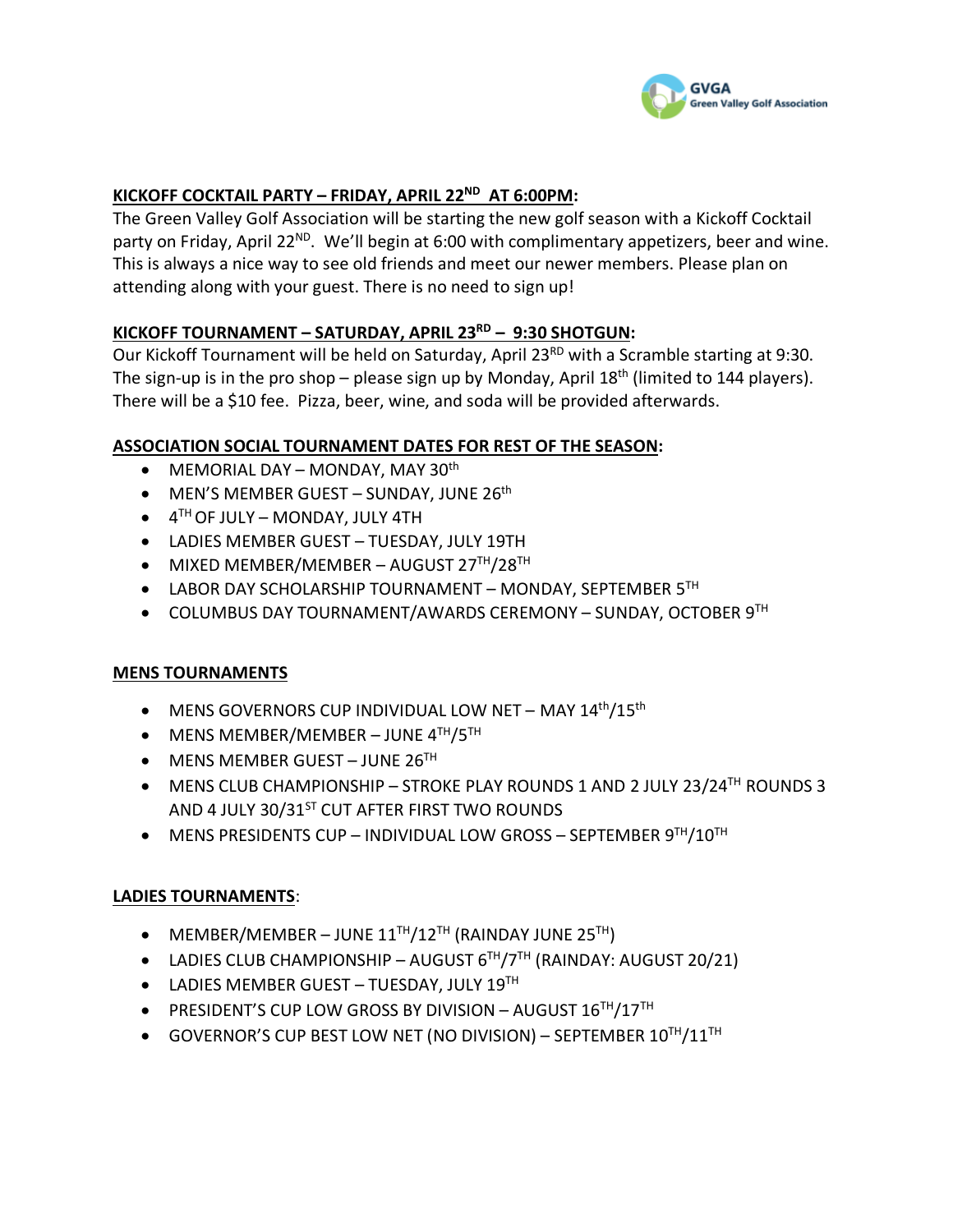

#### **SENIOR LEAGUE**

- Eligibility: all active GVGA members 55 and older are eligible to play in our senior weekly tournaments
- Senior League dues are \$15 if Senior players will play in other weekly GVGA tournaments.
- Checks only made out to Green Valley Golf Association and can be deposited in the green score card box marked "Senior Cards"
- The Senior League dues will be waived for those members who do not intend on playing any of the other Green Valley Golf Association tournaments, i.e., weekly tournaments or holiday tournaments. You must sign the posted "exemption sheet" to qualify for that waiver.
- Only Seniors who have paid their dues, or otherwise exempt, will be eligible for weekly awards.
- Contact Bill Pascoe at bpascoe47@cox.net or Michael Heller for more information.
- Seniors tournaments take place on Tuesday, Wednesday, and Thursday and are expected to start on April 26<sup>th</sup>

**Click here to see a calendar view of all the Green Valley Golf Association events, including the weekly tournaments! This calendar will also be posted on the bulletin board near the pro shop.**

# **MENS SATURDAY MORNING LEAGUE**

The Men's Saturday Morning League will be starting on April 30<sup>th</sup>, look for a sign-up sheet on the Saturday Morning bulletin board directly across from the entrance to the restaurant. This league plays various formats every Saturday morning throughout the season with typical payouts for first, second, and third place along with birdie holes. For more information contact Paul Fisher at 401-924-5382 or pefish56@gmail.com.

# **LADIES SATURDAY MORNING LEAGUE:**

We are very fortunate that Liz Duguay will be continuing The Saturday Morning Ladies Group this season. For those new to Green Valley; though this is not a league, it does provide an opportunity for ladies to play golf and get to know other female members. There will be a signup posted where our lady members can sign up for Saturdays they wish to play in the Group. You are not obligated to play every Saturday and Liz will pair you up with other members based on your tee time preference. Further information will be posted on the ladies Bulletin Board before the end of March.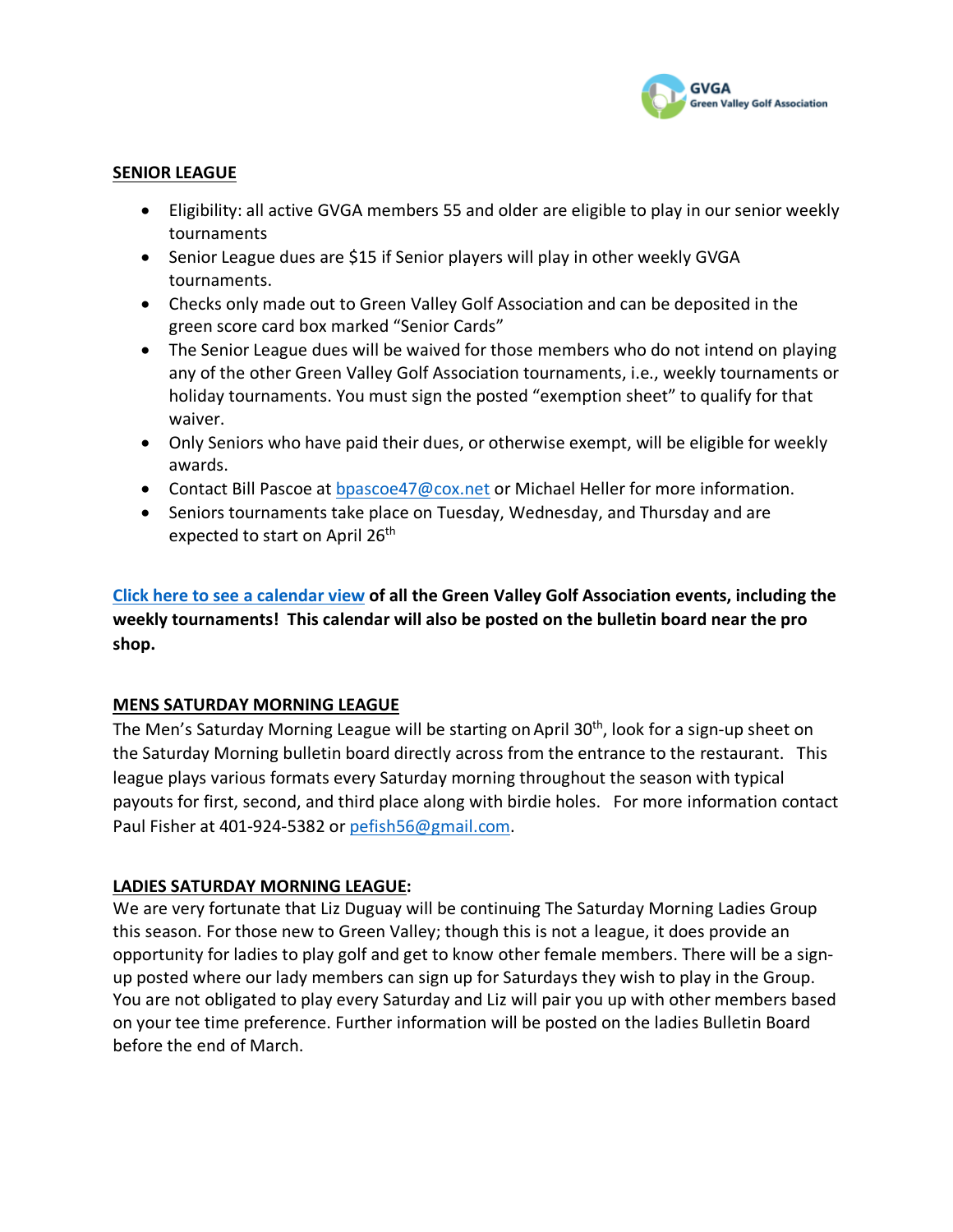

#### **LADIES RINGER BOARD**

Starts on April 30<sup>th</sup> and ends on September 25<sup>TH</sup>. A player builds her eighteen-hole total on weekend play over the season by changing any hole that is lower than the posted one. Low Net and Low Gross are awarded at end of season. Information will be posted on the Ladies Bulletin Board.

# **LADIES BIRDIE TREE**

Also starts on April 30<sup>th</sup> and ends on September 25<sup>th</sup>. There will be a \$5 entry fee – please pay Barbara Keller or Sue Pettit. There will be prizes for most birdies made as well as blind draws. May only be posted on the weekends, including Mondays of holiday weekends. **You may post your birdie even if you have only played nine holes.** Have Birdie card attested (does not have to be Green Valley member) and place on the birdie Tree outside the ladies locker room.

The 2022 Ladies Weekly Tournament has been sent out to the lady members via email within the last few weeks. If you did not receive on or if you know of a new member who may not be on the current distribution list please contact the Ladies Tournament Committee Chairs : Denise McCarthy at 626-6866 or denise.ocularstorm@gmail.com or Liz Duguay at 401-835-4875 or bertliz7@cox.net .

# **RESTAURANT UPDATE**

Make sure to stop in and check out the upgrades to the restaurant. New carpet, new paint, even some new furniture are all adding some nice highlights to an already friendly place! The restaurant will be open Friday, Saturday, and Sundays in April. Stop by and catch up with friends, share stories, and enjoy a great meal.

# **EMAIL UPDATE**

This Winter members of the Green Valley Association board worked with Green Valley Management to update as many member email addresses as possible. This was done to ensure that you receive emails regarding tee time reservations and general notices like this. If you need to provide Green Valley with an updated email address please fill out this Email Update Request Form and the team will make sure your email address is updated!